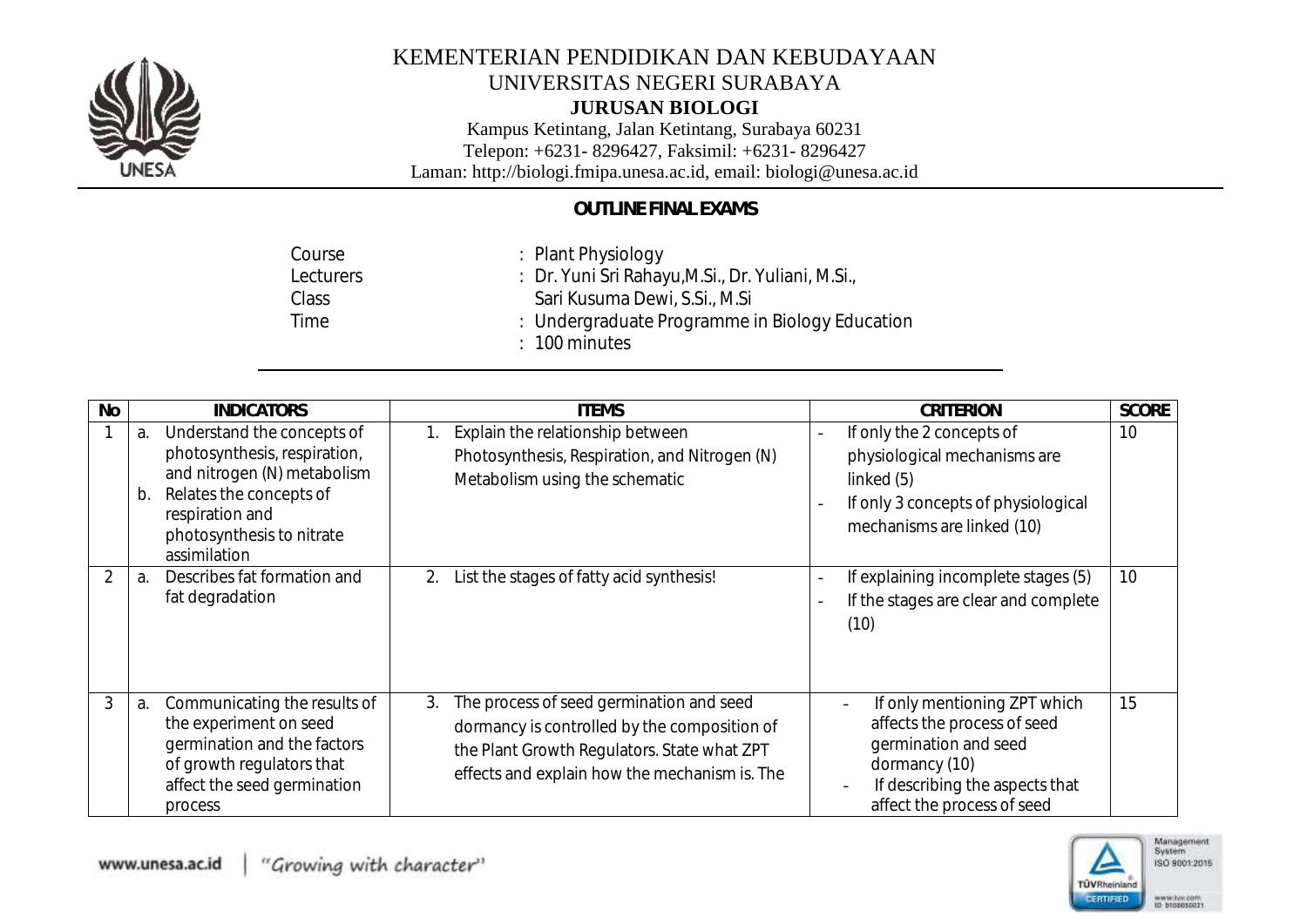

### **JURUSAN BIOLOGI**

Kampus Ketintang, Jalan Ketintang, Surabaya 60231 Telepon: +6231- 8296427, Faksimil: +6231- 8296427

| Associating the concept of<br>b.<br>dormancy with the response<br>of plants to the environment   | sequence starts from seed germination and seed<br>dormancy!                                                                                                                                                                                                                                                                                                                                                                                                                                                                                                                     | germination and seed<br>dormancy (15)                                                                                                                                                                                                                                                                                                                                                                                                                                                                                                                                                                                                       |    |
|--------------------------------------------------------------------------------------------------|---------------------------------------------------------------------------------------------------------------------------------------------------------------------------------------------------------------------------------------------------------------------------------------------------------------------------------------------------------------------------------------------------------------------------------------------------------------------------------------------------------------------------------------------------------------------------------|---------------------------------------------------------------------------------------------------------------------------------------------------------------------------------------------------------------------------------------------------------------------------------------------------------------------------------------------------------------------------------------------------------------------------------------------------------------------------------------------------------------------------------------------------------------------------------------------------------------------------------------------|----|
| Able to relate experimental results<br>$\overline{4}$<br>with hormone function in plant<br>cells | Leaf water potential (MPa)<br>Water withhold<br>Water provided<br>0 <sub>1</sub><br>0.8<br>$-1.6$<br>Water potential decreases<br>as soil dries out<br>$70-$<br>Stomatal<br>resistance<br>Stomatal resistance (s cm <sup>-1</sup> )<br>35 <sup>2</sup><br>decreases<br>20<br>(stomata open<br>as soil rehydrates)<br>ABA<br><b>ABA</b><br>$mu$ g cm $-$<br>content<br>$\mathbf{a}$<br>$\overline{2}$<br>Time (days)<br>Look at the picture above. What physiological<br>4.<br>mechanisms occur in these plants when they are<br>underwater stress and well supplied with water? | If only describes 1 aspect<br>involved in the physiological<br>mechanism in the picture on the<br>side(5)<br>- If describing the 2 aspects<br>involved in physiological<br>mechanisms in the picture on<br>the side (10)<br>- If describing the 3 aspects<br>involved in physiological<br>mechanisms in the picture on<br>the side (20)<br>Existing physiological<br>mechanisms:<br>1. Change PA<br>2. ABA concentration<br>3. Stomata resistance to closing<br>a. Water supplied: high PA, low ABA,<br>low resistance of stomata to close,<br>so stomata open.<br>b. Water grip: low PA, high ABA,<br>high resistance of stomata to close, | 20 |

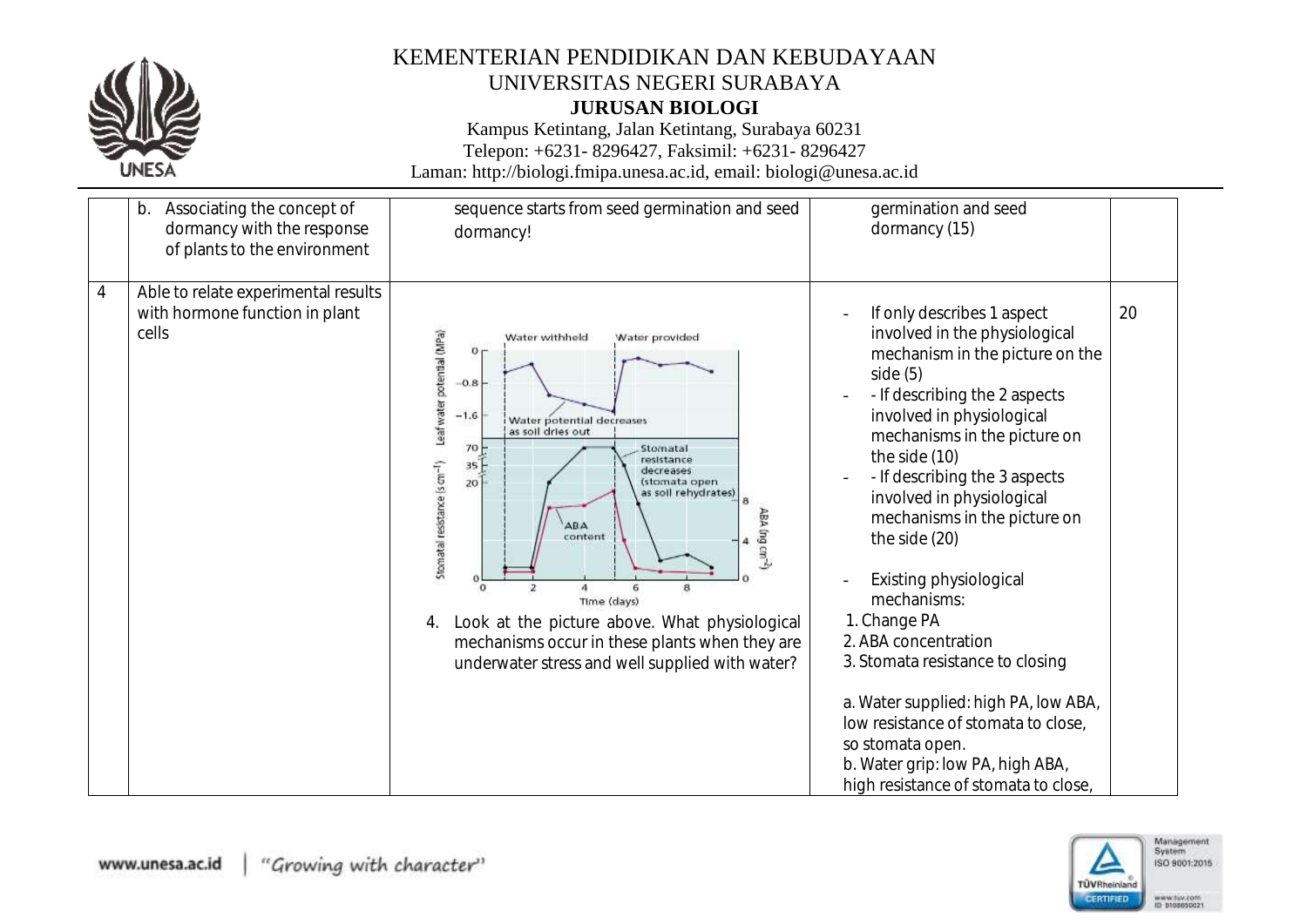

**JURUSAN BIOLOGI**

Kampus Ketintang, Jalan Ketintang, Surabaya 60231

Telepon: +6231- 8296427, Faksimil: +6231- 8296427

|    |                                                                                                                                                                                                  |                                                                                                                                                                                                                                                                         | so stomata close to reduce<br>transpiration                                                                                                                                                                                                                       |    |
|----|--------------------------------------------------------------------------------------------------------------------------------------------------------------------------------------------------|-------------------------------------------------------------------------------------------------------------------------------------------------------------------------------------------------------------------------------------------------------------------------|-------------------------------------------------------------------------------------------------------------------------------------------------------------------------------------------------------------------------------------------------------------------|----|
| 5  | Explains the concepts of<br>a.<br>motion, photoperiodism,<br>vernalization, phytochromes,<br>and biological work hours<br>Linking the above concepts to<br>b.<br>plant growth and<br>development | Biology students plant sunflowers near windows<br>5.<br>that exposure to light. After several weeks, the<br>direction of the sunflowers' plant growth turns to<br>the windows. (Score 15)<br>Why did this event happen? Give your opinion and<br>the underlying theory? | If explained WITHOUT auxin<br>$\mathbf{r}$<br>mechanism with phototropism<br>(7,5)<br>If explaining WITH the auxin<br>mechanism is associated with<br>phototropism and how auxin<br>can affect tissue deflection (15)                                             | 15 |
| 6. | Linking the above concepts to<br>plant growth and development<br>Able to relate experimental results<br>with hormone function in plant<br>cells                                                  | In ancient times, the Chinese had the custom of<br>6.<br>placing citrus fruits near the incense for praying<br>places. It is believed can accelerate fruit ripening.<br>Explain your opinion scientifically!                                                            | If the reason does NOT explain the<br>concept of Ethylene which is a gas<br>and can affect the fruit ripening<br>process $(7.5)$<br>- If the reason explains the concept<br>of ethylene in the form of a gas and<br>can affect the fruit ripening process<br>(15) | 15 |
|    | a. Explains the concepts of<br>motion, photoperiodism,                                                                                                                                           | From the picture below, it can see that plants are<br>C.<br>moving. (Score 15)                                                                                                                                                                                          | If you only mention the name of the<br>motion $(5)$                                                                                                                                                                                                               | 15 |

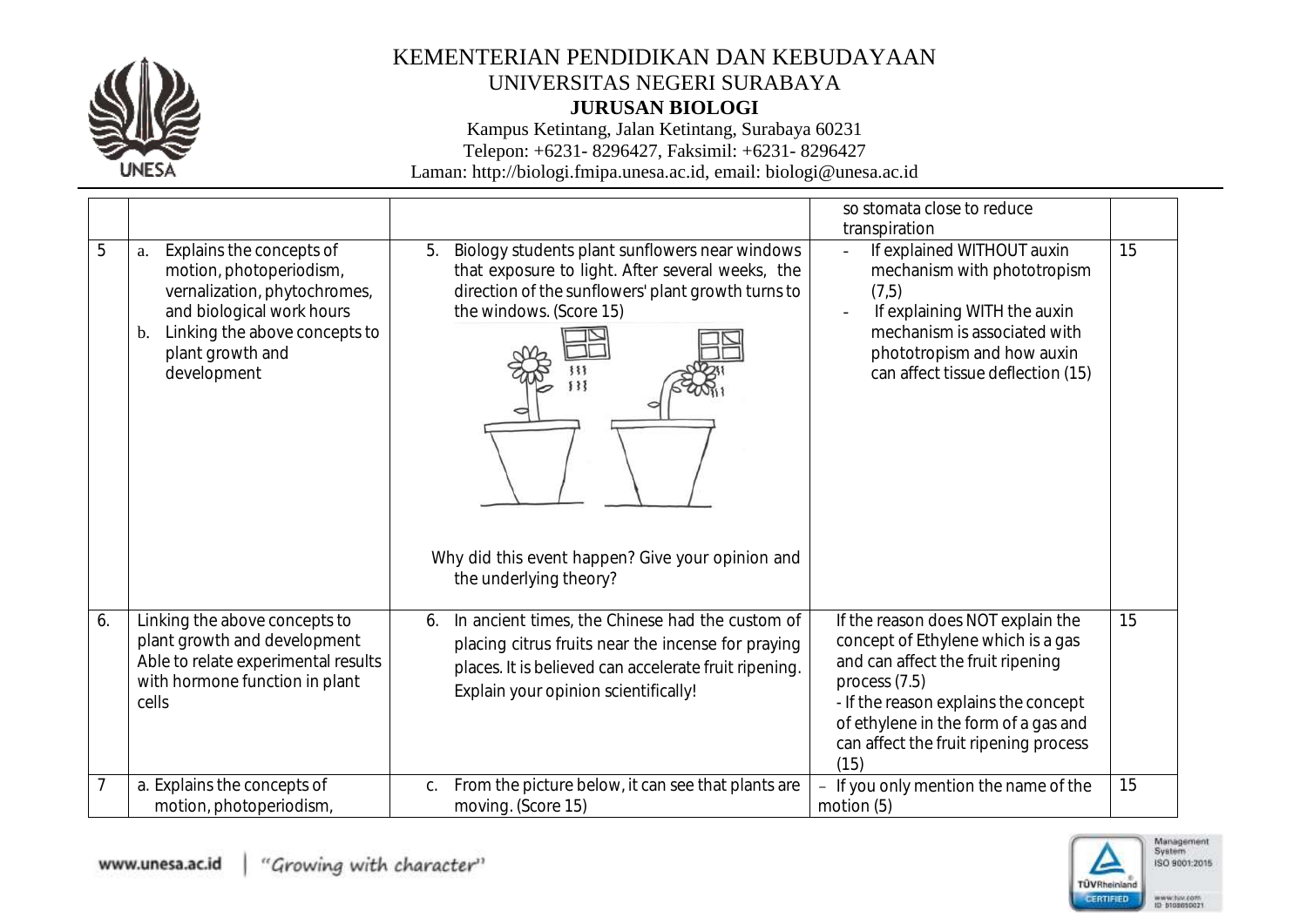

## KEMENTERIAN PENDIDIKAN DAN KEBUDAYAAN UNIVERSITAS NEGERI SURABAYA **JURUSAN BIOLOGI**

Kampus Ketintang, Jalan Ketintang, Surabaya 60231 Telepon: +6231- 8296427, Faksimil: +6231- 8296427 Laman: http://biologi.fmipa.unesa.ac.id, email: [biologi@unesa.ac.id](mailto:biologi@unesa.ac.id)

| vernalization, phytochromes,<br>and biological work hours        | a. State what motion the plant does?<br>b. Explain the mechanism that causes the plant | Namely, the nyctinasty MOVEMENT<br>- If you mention the name of the                                                                                                                                                                                                                                                                                                                                                                                                                              |
|------------------------------------------------------------------|----------------------------------------------------------------------------------------|--------------------------------------------------------------------------------------------------------------------------------------------------------------------------------------------------------------------------------------------------------------------------------------------------------------------------------------------------------------------------------------------------------------------------------------------------------------------------------------------------|
| b. Linking the above concepts to<br>plant growth and development | motion to occur?                                                                       | motion and its mechanism, that is, the<br>motion of nyctinasty occurs following<br>the stimulus given, namely the                                                                                                                                                                                                                                                                                                                                                                                |
|                                                                  |                                                                                        | presence or absence of touch or<br>vibration at a certain moment. (10)<br>- If you mention the name of motion, its<br>mechanism and the circadian rhythmic<br>/ biological clock that affects it, that is,<br>the motion of nictinasti occurs<br>following a given stimulus, namely the<br>presence or absence of touch or<br>vibration at a certain moment. Which is<br>affected by changes in turgor pressure<br>which changes in tech. Turgor as it is<br>affected by turgor rhythmic changes |
|                                                                  |                                                                                        | (15)                                                                                                                                                                                                                                                                                                                                                                                                                                                                                             |

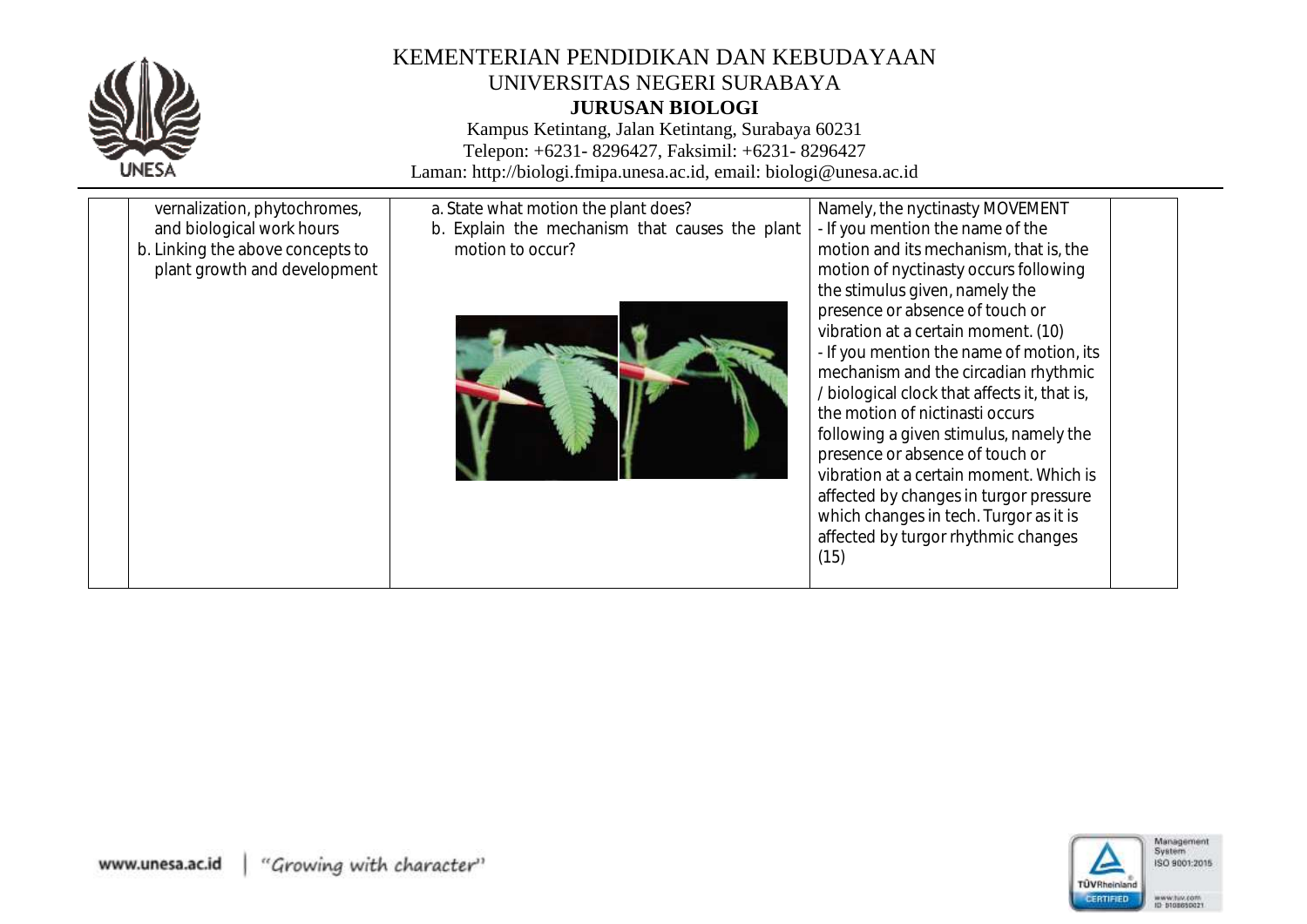

### **JURUSAN BIOLOGI**

Kampus Ketintang, Jalan Ketintang, Surabaya 60231

Telepon: +6231- 8296427, Faksimil: +6231- 8296427

Laman: http://biologi.fmipa.unesa.ac.id, email: [biologi@unesa.ac.id](mailto:biologi@unesa.ac.id)

### **OUTLINE FINAL EXAM of EVEN SEMESTER 2019/2020**

| Course        | Innovative Learning I                                                                                                                          |
|---------------|------------------------------------------------------------------------------------------------------------------------------------------------|
| Workload      | $3$ SKS                                                                                                                                        |
| Lecturer      | Prof. Dr. Muslimin Ibrahim., M.Pd, Prof. Dr. Endang Susantini, M.Pd, Dr. Sifak Indana, M.Pd, Pramita Yakub,                                    |
|               | M.Pd.                                                                                                                                          |
| $\sim$ $\sim$ | $\overline{L}_{\alpha}$ denous ducts. Due success in $\overline{D}_{\alpha}$ leave $\overline{L}_{\alpha}$ duce $\overline{L}_{\alpha}$ (2010) |

Class

Undergraduate Programme in Biology Education/ 2018

| No. | <b>Indicator</b>                                                                                                                                                                         | Question<br><b>Level</b> | <b>Question</b>                                                                                                                                                                                                                                                                                                                  | <b>The Answer Key</b>                                          | <b>Score</b> |
|-----|------------------------------------------------------------------------------------------------------------------------------------------------------------------------------------------|--------------------------|----------------------------------------------------------------------------------------------------------------------------------------------------------------------------------------------------------------------------------------------------------------------------------------------------------------------------------|----------------------------------------------------------------|--------------|
|     | Designing<br>learning with its<br>supporting<br>devices, which<br>refers to one of<br>the learning<br>models or<br>learning strategies<br>that come from<br>the Innovative<br>Learning I | C6                       | Compose a lesson plan with supporting<br>devices, which refer to the one learning<br>model or Learning Strategies derived from<br>Innovative Learning 1: namely Direct<br>Instruction, Learning Strategies, SET,<br>Concept Attainment Model, Meaningful<br>Learning, or discussion. (Assessment based<br>on the design product) | Assessment Sheet of Learning<br>Design Product                 | • Attached   |
| 2   | Implement the<br>learning process<br>by implementing<br>the design that<br>has been made in<br>the video form                                                                            | C6                       | Record your performance in Learning<br>process by implementing the design that<br>you made it on number 1. Learning is not<br>involving students. Focus a recording is on<br>your performance implementing the lesson<br>plan (An assessment based on your working)<br>on the video recording)                                   | <b>Observation Sheet Learning</b><br>Performance (Based) VIDEO | • Attached   |

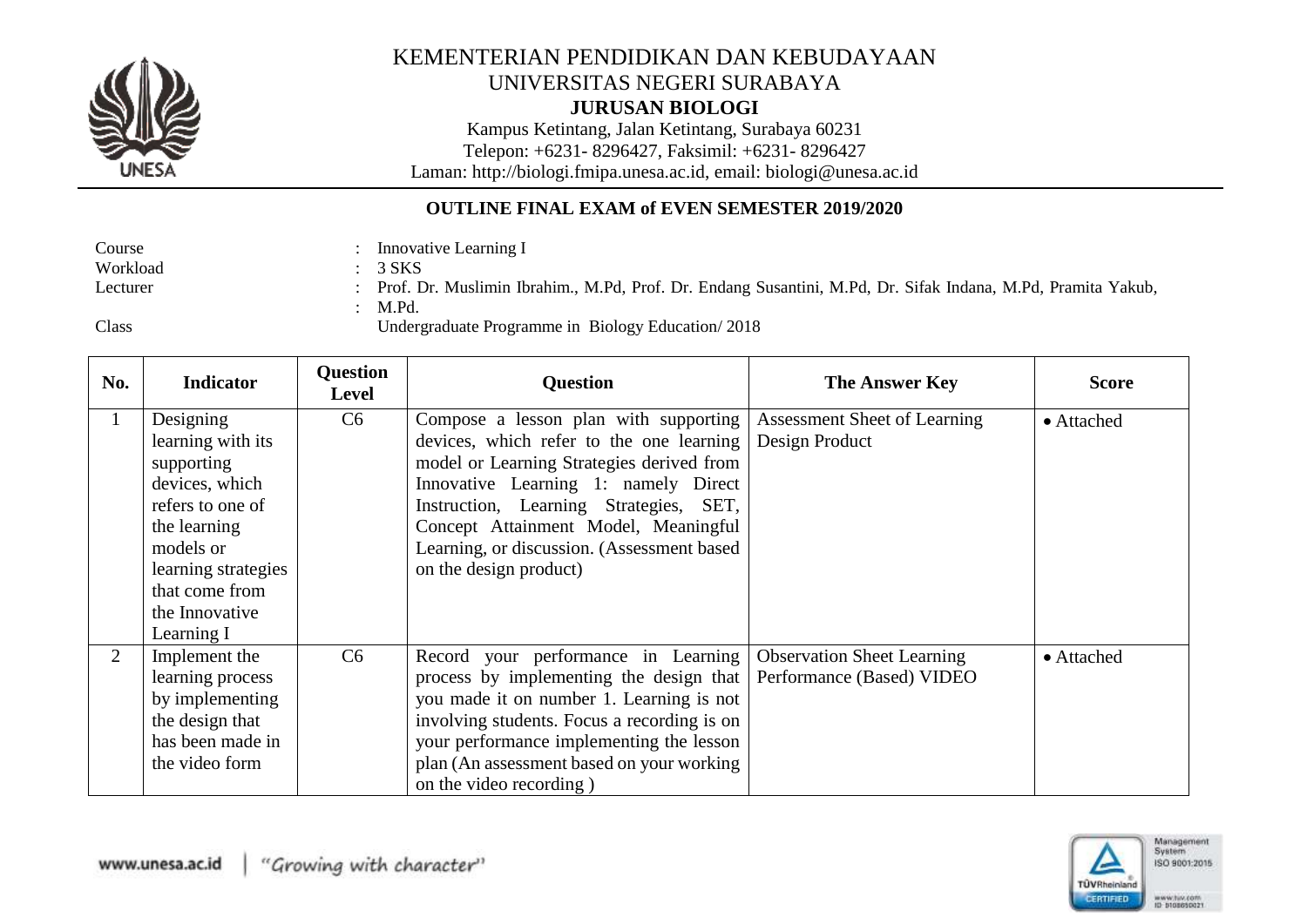

#### **JURUSAN BIOLOGI**

Kampus Ketintang, Jalan Ketintang, Surabaya 60231 Telepon: +6231- 8296427, Faksimil: +6231- 8296427

Laman: http://biologi.fmipa.unesa.ac.id, email: [biologi@unesa.ac.id](mailto:biologi@unesa.ac.id)

## *OUTLINE FINAL EXAMS*

Course Lecturer Class Time : Genetics : Prof. Dr. Endang Susantini, M.Pd., and Team : Undergraduate Programme in Biology Education : 100 minutes

| Learning<br>objectives | <i>Items</i>                                  | Important aspects of answer                                       | Scoring              |
|------------------------|-----------------------------------------------|-------------------------------------------------------------------|----------------------|
| The students be        | 1. An inbred strain of plants has a           | (a) Quantitative inheritance                                      | There are five       |
| able to solve          | mean height of 24 cm. A second strain of the  | (b) The frequency of either extreme phenotype gives us            | important aspect,    |
| the problem of         | same species from a different country also    | <b>n</b> , the number of gene pairs--                             | one aspect is true   |
| genetics               | has a mean height of 24cm. The F1 plants      | Frequency of one extreme phenotype $=(1/4)^n = 1/250$             | got $1/5 \times 100$ |
| involving the          | from a cross between these two strains are    | of gene pairs = $log(250)/log(4) = 4$ .                           | score                |
| polygenic              | also 24 cmhigh. However, the F2 generation    | (c) The maximum contribution of additive alleles = $36 - 12 = 24$ |                      |
| inheritance            | shows a wide range of heights; the majority   | cm. Since 8 additive alleles (4 genes) contribute 24 cm, each     |                      |
|                        | are like the P1 and F1 plants, but            | additiveallele contributes 3 cm.                                  |                      |
|                        | approximately 4 of 1000 are only 12 cm        | (d) Each parent has 4 additive alleles; since the F1              |                      |
|                        | high, and 4 of 1000 are 36 cm high.           | also have 4 additive alleles, the parents must be each be         |                      |
|                        | (a) What mode of inheritance is occurring h   | homozygous; the additive alleles of one parent are not present in |                      |
|                        | ere?                                          | the other. For example, the genotypes could be                    |                      |
|                        | (b) How many gene pairs are involved?         | AABBccdd x aabbCCDD                                               |                      |
|                        | (c) How much does each gene contribute to     | (or other genotypes following that pattern).                      |                      |
|                        | the plant height?                             | (e) An 18 cm plant has 2 additive alleles; any genotype such as   |                      |
|                        | (d) Indicate one possible set of genotypes of | AAbbccdd or aaBBccdd                                              |                      |
|                        | the P1 and F1                                 | would work. A 33 cm plant has 7 additive alleles; any genotype    |                      |
|                        | plants that could explain their heights.      | such as AABBCCDd or AaBBCCDD would work.                          |                      |

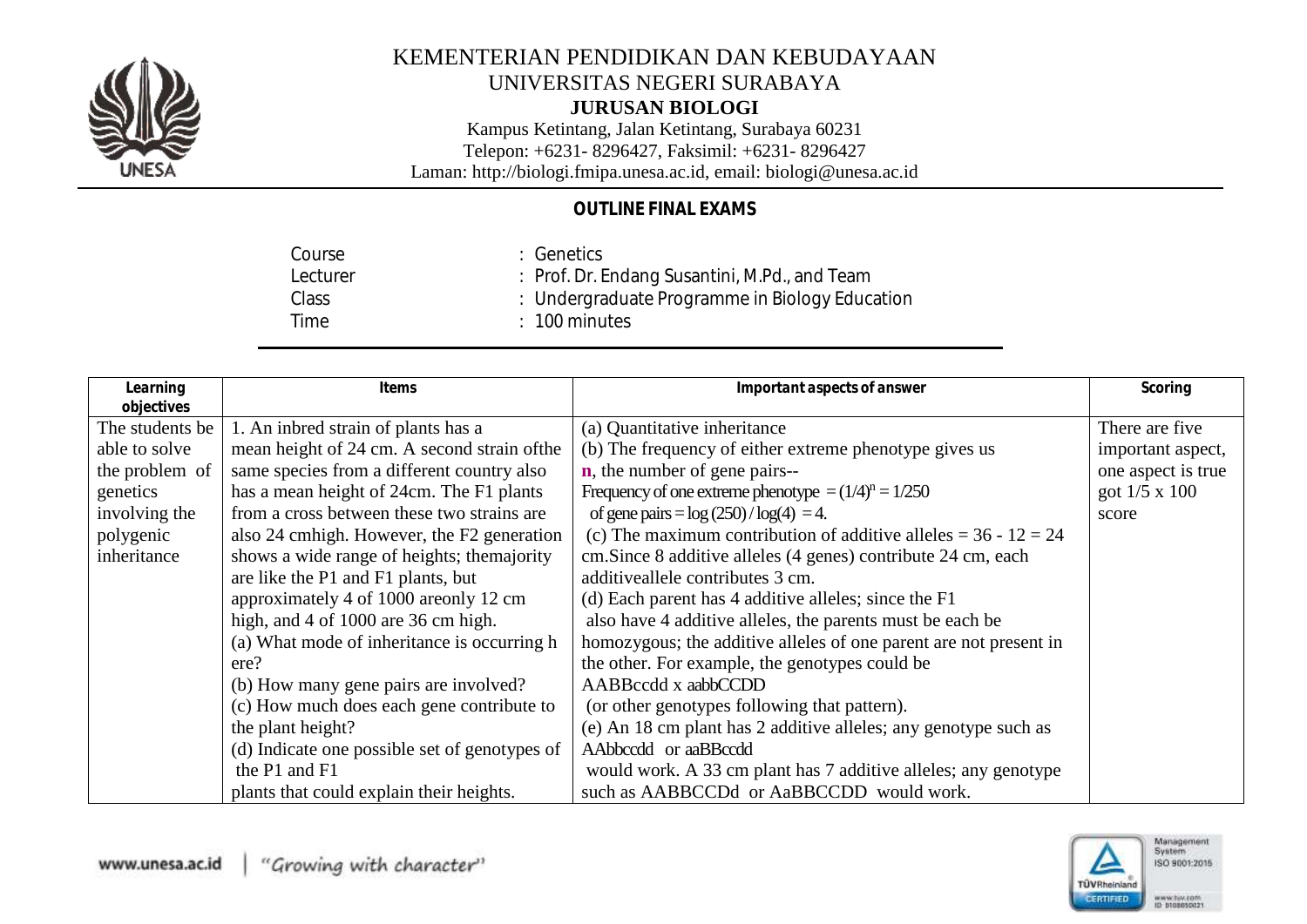

**JURUSAN BIOLOGI**

Kampus Ketintang, Jalan Ketintang, Surabaya 60231

Telepon: +6231- 8296427, Faksimil: +6231- 8296427

| Learning<br>objectives                                                                           | Items                                                                                                                                                                                                                                                                                                                                                                                                                                                                                                                                                                                                                                           | Important aspects of answer                                                                                                                                                                                                                                                                                                                                                                                                                                                                                                                                                                                                                                                                                                                                                                                                                                                                                                 | Scoring                                                                                       |
|--------------------------------------------------------------------------------------------------|-------------------------------------------------------------------------------------------------------------------------------------------------------------------------------------------------------------------------------------------------------------------------------------------------------------------------------------------------------------------------------------------------------------------------------------------------------------------------------------------------------------------------------------------------------------------------------------------------------------------------------------------------|-----------------------------------------------------------------------------------------------------------------------------------------------------------------------------------------------------------------------------------------------------------------------------------------------------------------------------------------------------------------------------------------------------------------------------------------------------------------------------------------------------------------------------------------------------------------------------------------------------------------------------------------------------------------------------------------------------------------------------------------------------------------------------------------------------------------------------------------------------------------------------------------------------------------------------|-----------------------------------------------------------------------------------------------|
|                                                                                                  | (e) Indicate one possible set of genotypes to<br>account for F2 plants that are 18 cm or 33<br>cm high                                                                                                                                                                                                                                                                                                                                                                                                                                                                                                                                          |                                                                                                                                                                                                                                                                                                                                                                                                                                                                                                                                                                                                                                                                                                                                                                                                                                                                                                                             |                                                                                               |
| The students be<br>able to solve<br>the problem of<br>genetics<br>involving the<br>sex linkage   | 2. Marian's father is colorblind, as is her<br>maternal grandfather (her mother's father).<br>Marian herself has normal color vision.<br>Marian and her husband, Martin, who is<br>also colorblind, have just had their first<br>child, a son they have named Mickey.<br>Please answer the following questions about<br>this small family.<br>a. What is the probability that this child will<br>be colorblind?<br>b. Three sources of the colorblindness allele<br>are mentioned in this family. If Mickey is<br>colorblind, from which of these three men<br>(Marian's grandfather, Marian's father, or<br>Martin) did he inherit the allele? | • Marian is a heterozygot, because she herself is not colorblind,<br>but her father was. For Marian, her maternal grandfather's<br>colorblindness is immaterial. The X she inherited from her<br>mother must carry the dominant normal color vision allele.<br>Martin, Marian's husband, had the colorblindness allele on his<br>only X chromosome.<br>a. The probability that Mickey will be colorblind is 0.5 (50%). A<br>son inherits his X chromosome from his mother, and Marian has<br>one with the C allele and one with the c allele. He has an<br>equivalent chance of receiving either one.<br>b. Mickey's colorblindness allele came from Marian's father (via<br>Marian herself, of course. Mickey's direct source of the allele was<br>Marion. Mickey didn't get it from Martin, his father, because he<br>had to get his Y chromosome from Martin, and the Y chromosome<br>has no allele for this gene on it. | There are three<br>important aspects.<br>One aspect is<br>true, got $1/3 \times 100$<br>score |
| The students be<br>able to solve<br>the problem of<br>genetics<br>involving the<br>linkage genes | 3. An individual is heterozygous for<br>four genes, named a, b, c and d. The<br>mutations are recessive. This individual<br>is test-crossed with another individual<br>who is homozygous recessive for all 4<br>traits. 1,000 progeny are found as                                                                                                                                                                                                                                                                                                                                                                                              | • The a and b loci should be $1:1:1:1$ if they assort independently<br>$(1/2 X 1/2$ for each of the 4 phenotypes) and If not then they<br>must not assort independently<br>• For phenotype<br>$a = 42 + 145 + 6 + 310 = 503$<br>$a+=43+140+9+305=497$                                                                                                                                                                                                                                                                                                                                                                                                                                                                                                                                                                                                                                                                       | There are ten<br>important aspect.<br>One aspect is true<br>got 1/10 x 100<br>score           |

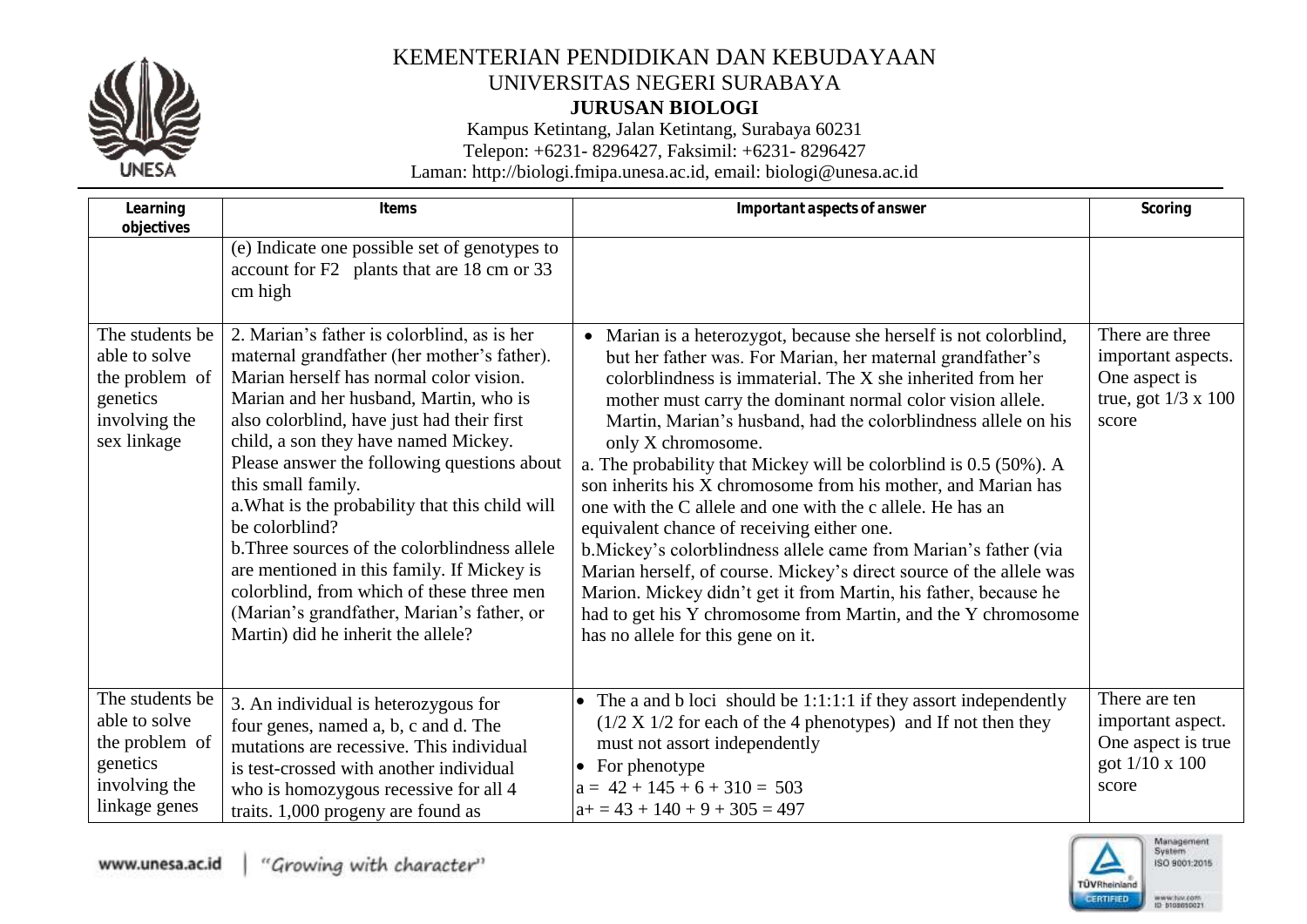

**JURUSAN BIOLOGI**

Kampus Ketintang, Jalan Ketintang, Surabaya 60231 Telepon: +6231- 8296427, Faksimil: +6231- 8296427

|              | Items                                                           | Important aspects of answer                                                                                                                                                                                                                                                                                                                                                                                                                                                                                                                                                                                                                                                                                                                                                                                                                      | Scoring                                                                                                                                                                                                                                                                   |
|--------------|-----------------------------------------------------------------|--------------------------------------------------------------------------------------------------------------------------------------------------------------------------------------------------------------------------------------------------------------------------------------------------------------------------------------------------------------------------------------------------------------------------------------------------------------------------------------------------------------------------------------------------------------------------------------------------------------------------------------------------------------------------------------------------------------------------------------------------------------------------------------------------------------------------------------------------|---------------------------------------------------------------------------------------------------------------------------------------------------------------------------------------------------------------------------------------------------------------------------|
|              |                                                                 |                                                                                                                                                                                                                                                                                                                                                                                                                                                                                                                                                                                                                                                                                                                                                                                                                                                  |                                                                                                                                                                                                                                                                           |
|              |                                                                 |                                                                                                                                                                                                                                                                                                                                                                                                                                                                                                                                                                                                                                                                                                                                                                                                                                                  |                                                                                                                                                                                                                                                                           |
| $ab^+c^+d^+$ | 42                                                              | $c = 43 + 145 + 6 + 305 = 499$                                                                                                                                                                                                                                                                                                                                                                                                                                                                                                                                                                                                                                                                                                                                                                                                                   |                                                                                                                                                                                                                                                                           |
| $a^{+}$ bcd  | 43                                                              | $c+= 42 + 140 + 9 + 310 = 501$                                                                                                                                                                                                                                                                                                                                                                                                                                                                                                                                                                                                                                                                                                                                                                                                                   |                                                                                                                                                                                                                                                                           |
| $a^+b^+c^+d$ | 140                                                             | $d = 43 + 140 + 9 + 305 = 497$                                                                                                                                                                                                                                                                                                                                                                                                                                                                                                                                                                                                                                                                                                                                                                                                                   |                                                                                                                                                                                                                                                                           |
| $abcd^+$     | $\overline{145}$                                                | $d+ = 42 + 145 + 6 + 310 = 503$                                                                                                                                                                                                                                                                                                                                                                                                                                                                                                                                                                                                                                                                                                                                                                                                                  |                                                                                                                                                                                                                                                                           |
| $ab + cd +$  | 6                                                               | • In all cases the a 1:1 which implies a heterozygous individual                                                                                                                                                                                                                                                                                                                                                                                                                                                                                                                                                                                                                                                                                                                                                                                 |                                                                                                                                                                                                                                                                           |
|              | 9                                                               | crossed with homozygous recessive. If they assort independently                                                                                                                                                                                                                                                                                                                                                                                                                                                                                                                                                                                                                                                                                                                                                                                  |                                                                                                                                                                                                                                                                           |
|              | 305                                                             |                                                                                                                                                                                                                                                                                                                                                                                                                                                                                                                                                                                                                                                                                                                                                                                                                                                  |                                                                                                                                                                                                                                                                           |
|              | 310                                                             | • calculation : $ab = 145 + 310 = 455$ , $ab + = 42 + 6 = 48$ , $a+b = 43$                                                                                                                                                                                                                                                                                                                                                                                                                                                                                                                                                                                                                                                                                                                                                                       |                                                                                                                                                                                                                                                                           |
|              |                                                                 | instead see ab as one parental chromosome and a+b+ as the<br>other. Map distance = $100/1,000$ . 10 map units between a & b<br>• It would then look at bc. b+c+ = $42 + 140 = 182$ , bc = $43 +$<br>$145 = 188$ , $b+c = 6 + 305 = 311$ , $bc+c = 9 + 310 = 319$ . Map<br>distance = $370/1,000 = 37$ map units between b and c.<br>• Check c and d. c+d+ = $42 + 310 = 352$ , cd = $43 + 305 =$<br>348, c+d = $140 + 9 = 149$ , cd+ = $145 + 6 = 151$ . Map<br>distance = $300/1,000 = 30$ map units between c and d.<br>• Check a and c. a c+ = $42 + 310 = 352$ , a+ c = $43 + 305 =$<br>348, $a+c+ = 140 + 9 = 149$ , $a c = 145 + 6 = 151$ . 300/1,000<br>$=$ 30 map units between a and c.<br>• Gene order is c a db. The a and d alleles are actually<br>very close to one another.<br>• The parental chromosomes are $c+a d+b/c a+d b+.$ |                                                                                                                                                                                                                                                                           |
|              | follows:<br>phenotype<br>$a^+bc^+d$<br>$a^+b^+cd$<br>$abc^+d^+$ | $\overline{\#}$ of progeny<br>Which genes, if any, are linked?                                                                                                                                                                                                                                                                                                                                                                                                                                                                                                                                                                                                                                                                                                                                                                                   | $b = 43 + 145 + 9 + 310 = 507$<br>$b+ = 42 + 140 + 6 + 305 = 493$<br>we would expect to find a 1:1:1:1 for ab, $ab+$ , $a+b$ , $a+b+$ .<br>$+9 = 52$ , a+b+ = 140 + 305 = 445. They don't see a 1:1:1:1 and<br>• In each case they do not show independent assortment $-$ |

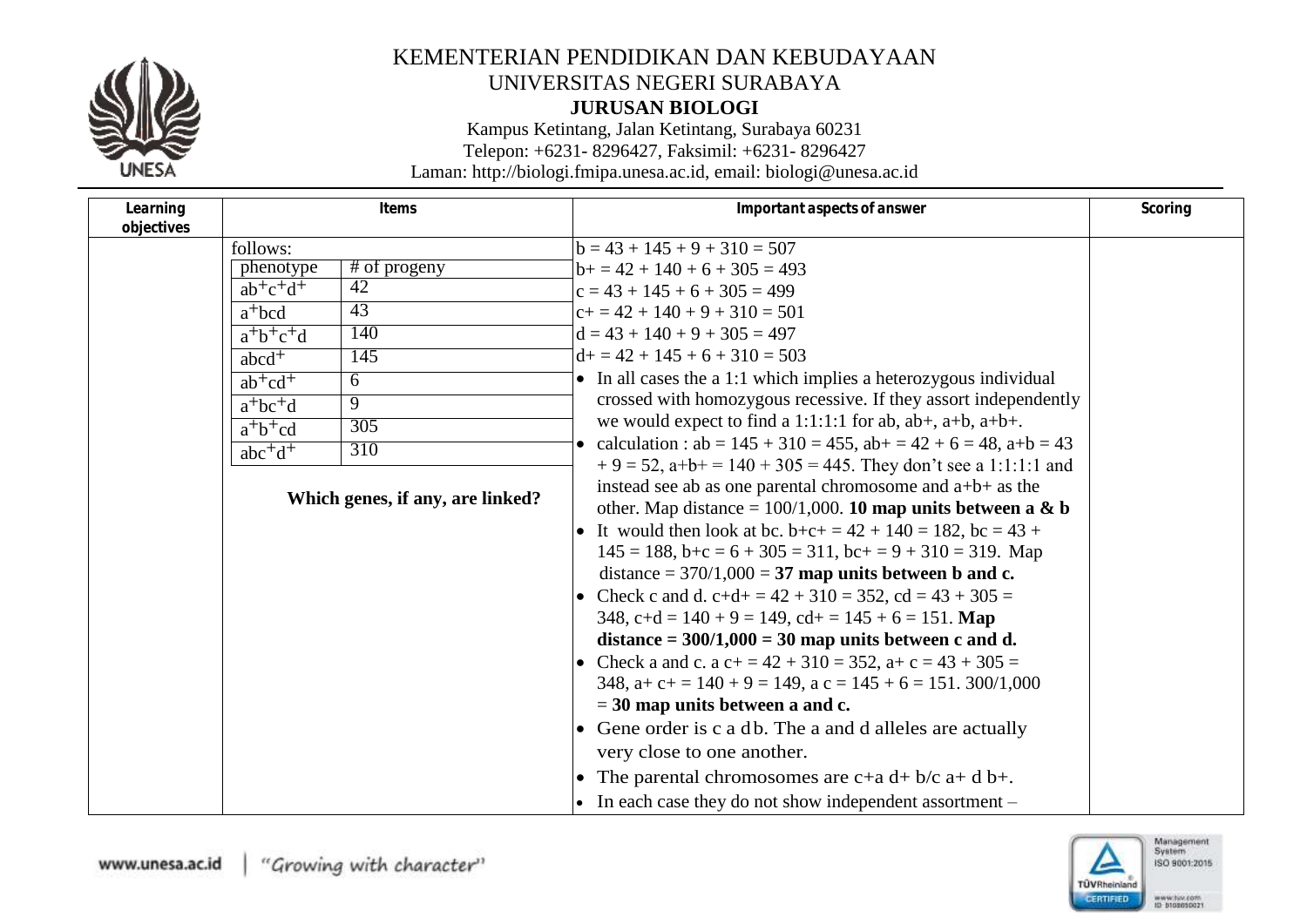

#### **JURUSAN BIOLOGI**

Kampus Ketintang, Jalan Ketintang, Surabaya 60231

Telepon: +6231 - 8296427, Faksimil: +6231 - 8296427

| Learning<br>objectives | Items | Important aspects of answer       | Scorinc |
|------------------------|-------|-----------------------------------|---------|
|                        |       | thus all 4 are genetically linked |         |
|                        |       |                                   |         |

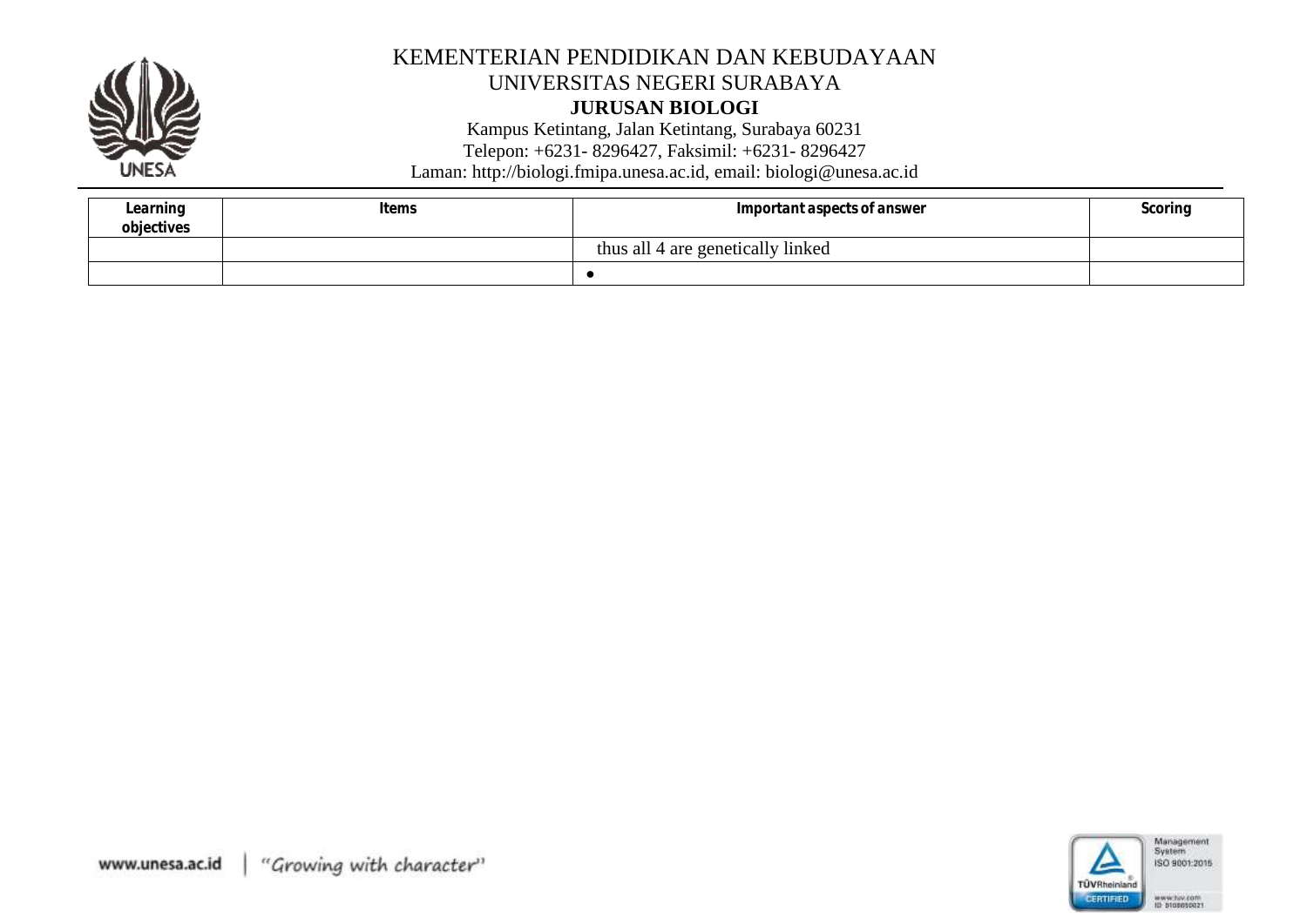

### **JURUSAN BIOLOGI**

Kampus Ketintang, Jalan Ketintang, Surabaya 60231 Telepon: +6231- 8296427, Faksimil: +6231- 8296427

Laman: http://biologi.fmipa.unesa.ac.id, email: [biologi@unesa.ac.id](mailto:biologi@unesa.ac.id)

## *OUTLINE MIDTERM EXAMS*

| : Undergraduate Programme in Biology Education |  |
|------------------------------------------------|--|
|                                                |  |
|                                                |  |

| Learning<br>objectives                                                                                  | Items                                                                                                                                                                                                                                                                                                                                                                                                                                          | Important aspects of answer                                                                                                                                                                                                                                                                                                                                                                                                                                                                                                                                                                                                                                                                                                                                                                                                                                 | Scoring                                                                                    |
|---------------------------------------------------------------------------------------------------------|------------------------------------------------------------------------------------------------------------------------------------------------------------------------------------------------------------------------------------------------------------------------------------------------------------------------------------------------------------------------------------------------------------------------------------------------|-------------------------------------------------------------------------------------------------------------------------------------------------------------------------------------------------------------------------------------------------------------------------------------------------------------------------------------------------------------------------------------------------------------------------------------------------------------------------------------------------------------------------------------------------------------------------------------------------------------------------------------------------------------------------------------------------------------------------------------------------------------------------------------------------------------------------------------------------------------|--------------------------------------------------------------------------------------------|
| The students be<br>able to solve<br>the problems<br>related to the<br>problems<br>involving one<br>gene | 1. Two wavy haired people (one male and<br>one female) marry and have eight<br>children. Of these eight, how many<br>would you expect to be curly haired, how<br>many wavy haired and how many<br>straight haired, assuming that the family<br>follows the expected statistically<br>predicted pattern? Suppose you examine<br>the actual children and discover that three<br>of the eight have curly hair. What do you<br>suppose went wrong? | • using the same symbols you chose there. This is a simple<br>monohybrid cross.<br>$\mathrm{C}^1$<br>$\mathbf{C}^2$<br>$\mathbf{C}^1$<br>$\mathrm{C}^1$<br>$C^1C$<br>C <sup>1</sup><br>$\mathbf{C}^2$<br>$\mathbf{C}^2$<br>$C^1C$<br>$\overline{c}$<br>$\mathrm{C}^2$<br>• Genotypic Ratio: 1 C1C 1 : 2 C1C 2 : 1 C2C 2<br>• Phenotypic Ratio: 1 Curly : 2 Wavy : 1 Straight<br>• This phenotypic ratio predicts that 1/4 of the offspring should be<br>curly-haired, 1/2 should be wavy haired and 1/4 should be straight-<br>haired.<br>• So of the eight children, our prediction would be 2 with curly<br>hair, 4 with wavy hair and 2 with straight hair.<br>• The answer to the question, "What went wrong?" is "Nothing."<br>What solving the problem does for us is make a statistical<br>prediction, but every new conception is a new toss of the | There are six<br>important aspect,<br>one aspect is true,<br>got $1/6 \times 100$<br>score |

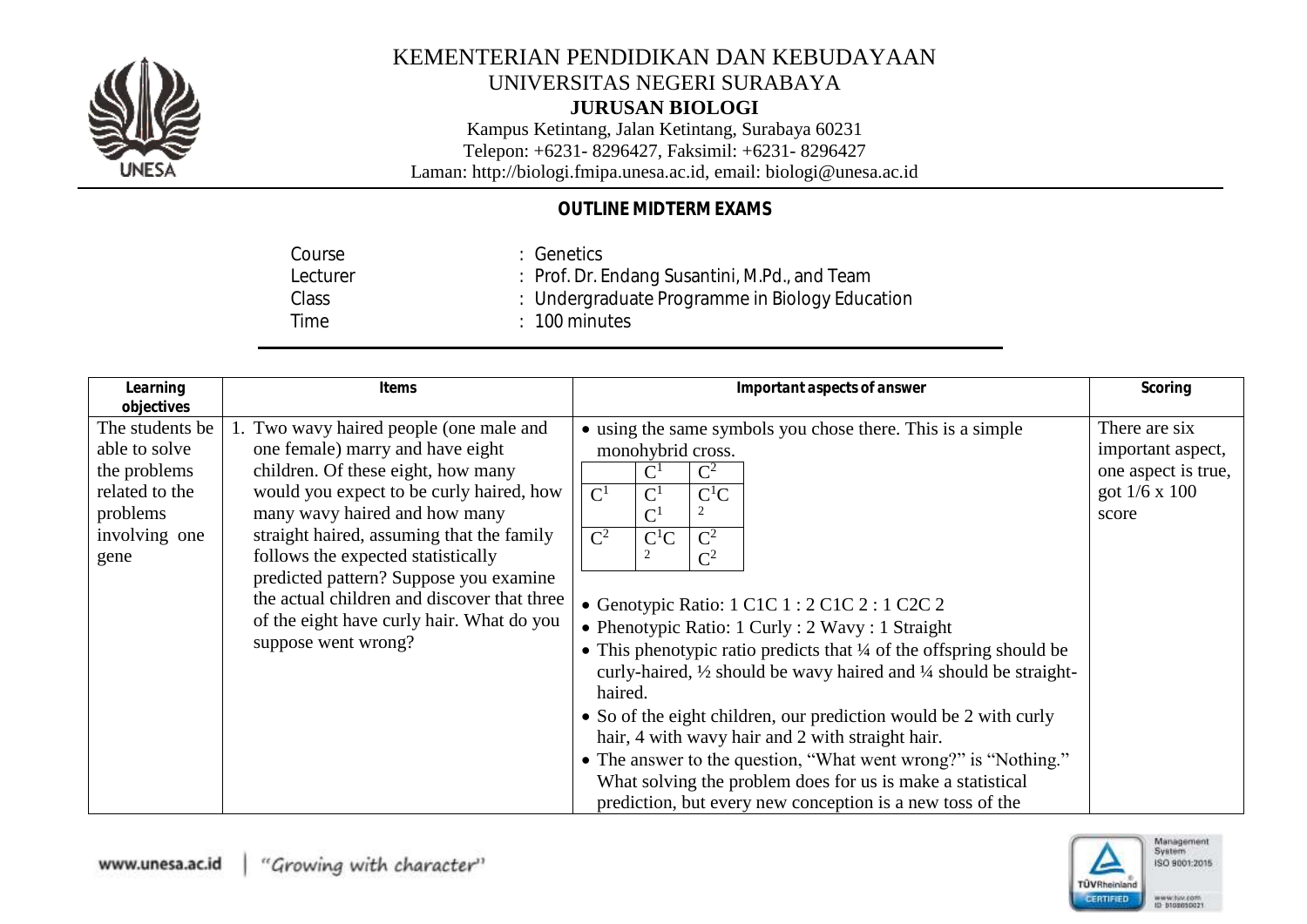

**JURUSAN BIOLOGI**

Kampus Ketintang, Jalan Ketintang, Surabaya 60231

Telepon: +6231- 8296427, Faksimil: +6231- 8296427

| Learning                                                                                                               | Items                                                                                                                                                                                                                                                                                                                                                                                                                                                                                      | Important aspects of answer                                                                                                                                                                                                                                                                                                                                                                                                                                                                                                                                                                                                                                                                                                                                                                                                                                                                        | Scoring                                                                               |
|------------------------------------------------------------------------------------------------------------------------|--------------------------------------------------------------------------------------------------------------------------------------------------------------------------------------------------------------------------------------------------------------------------------------------------------------------------------------------------------------------------------------------------------------------------------------------------------------------------------------------|----------------------------------------------------------------------------------------------------------------------------------------------------------------------------------------------------------------------------------------------------------------------------------------------------------------------------------------------------------------------------------------------------------------------------------------------------------------------------------------------------------------------------------------------------------------------------------------------------------------------------------------------------------------------------------------------------------------------------------------------------------------------------------------------------------------------------------------------------------------------------------------------------|---------------------------------------------------------------------------------------|
| objectives<br>The students be<br>able to solve<br>the problems<br>related to the<br>problems<br>involving two<br>genes | 2. In cats, again, black color is dominant to<br>a special, temperature-sensitive albino<br>gene which produces cats with dark legs,<br>faces and tails (Siamese cats, in case you<br>don't recognize it). A short haired<br>(dominant) Siamese colored female is<br>bred to a long-haired black male. They<br>have eight kittens: 2 black, short-haired;<br>2 black, long-haired; 2 Siamese, short-<br>haired; and 2 Siamese, long-haired. What<br>were the genotypes of the two parents? | coins—statistical predictions are only really useful for large<br>sample sizes. So it is very normal for a group as small as a<br>family to show frequency distributions which don't match<br>statistical expectations.<br>• There are two genes. For the color gene, black is dominant to<br>Siamese. For the hair length gene, short is dominant to long.<br>• Our parents are a short-Siamese female and a long-black male.<br>The only parts of their genotypes in question are her second hair<br>length allele and his second color allele. A Siamese cat is always<br>homozygous, as is a long-haired cat (second rule of pedigree<br>analysis).<br>• Their litter of kittens includes babies with all combinations of<br>color and hair length. Note that the numbers (in this case 2 of<br>each kind of kitten) are immaterial. What matters is what colors<br>these parents can produce. | There are seven<br>important aspect,<br>one aspect is true,<br>got 1/7 x 100<br>score |
|                                                                                                                        |                                                                                                                                                                                                                                                                                                                                                                                                                                                                                            | • Since they have some kittens who are Siamese (and thus must be<br>homozygous), the black parent must be carrying that recessive<br>allele, so he's heterozygous.                                                                                                                                                                                                                                                                                                                                                                                                                                                                                                                                                                                                                                                                                                                                 |                                                                                       |
|                                                                                                                        |                                                                                                                                                                                                                                                                                                                                                                                                                                                                                            | • Since they have some kittens who are long-haired (and must be<br>homozygous), the short-haired parent must be carrying that<br>recessive allele.                                                                                                                                                                                                                                                                                                                                                                                                                                                                                                                                                                                                                                                                                                                                                 |                                                                                       |
|                                                                                                                        |                                                                                                                                                                                                                                                                                                                                                                                                                                                                                            | • Since Mom is homozygous for Siamese and Dad is homozygous<br>for long hair, all of the kittens must carry at least one allele for<br>each of these traits.                                                                                                                                                                                                                                                                                                                                                                                                                                                                                                                                                                                                                                                                                                                                       |                                                                                       |
|                                                                                                                        |                                                                                                                                                                                                                                                                                                                                                                                                                                                                                            | • So the black kittens are heterozygous, and the short-haired<br>kittens are heterozygous as well.                                                                                                                                                                                                                                                                                                                                                                                                                                                                                                                                                                                                                                                                                                                                                                                                 |                                                                                       |

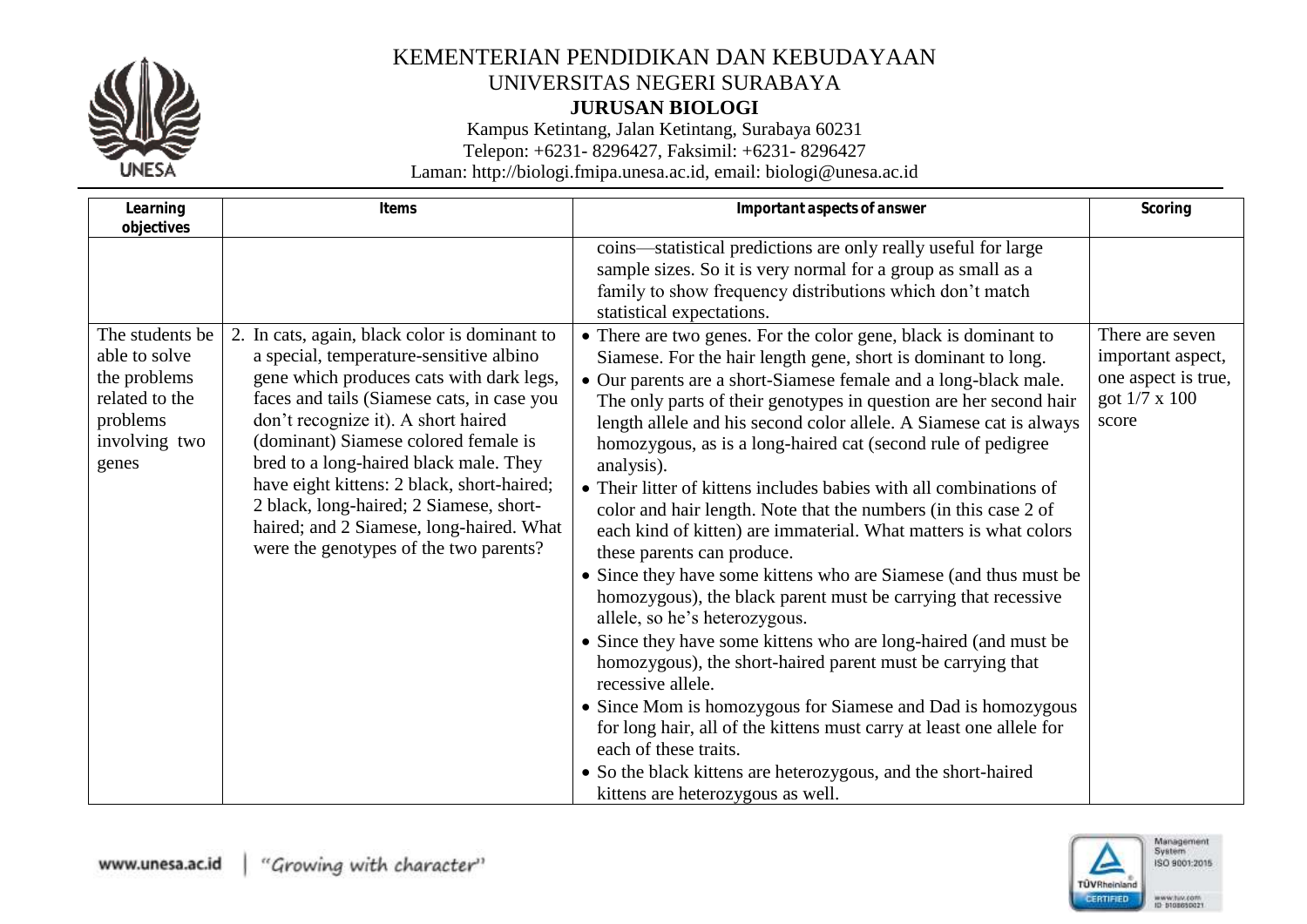

## KEMENTERIAN PENDIDIKAN DAN KEBUDAYAAN UNIVERSITAS NEGERI SURABAYA **JURUSAN BIOLOGI**

Kampus Ketintang, Jalan Ketintang, Surabaya 60231

Telepon: +6231- 8296427, Faksimil: +6231- 8296427

| Learning                                                                                                                                                                        | Items                                                                                                                                                                                                                                                                                                                                                                                                                                                                                                                                                                                                                                                                                                                                                                                                                                                                                       | Important aspects of answer                                                                                                                                                                                                                                                                                                                                                                                                                                                                                                                                                                                                                                                                                                                                                                                                                                                                                                                                                                        | Scoring                                                                                      |
|---------------------------------------------------------------------------------------------------------------------------------------------------------------------------------|---------------------------------------------------------------------------------------------------------------------------------------------------------------------------------------------------------------------------------------------------------------------------------------------------------------------------------------------------------------------------------------------------------------------------------------------------------------------------------------------------------------------------------------------------------------------------------------------------------------------------------------------------------------------------------------------------------------------------------------------------------------------------------------------------------------------------------------------------------------------------------------------|----------------------------------------------------------------------------------------------------------------------------------------------------------------------------------------------------------------------------------------------------------------------------------------------------------------------------------------------------------------------------------------------------------------------------------------------------------------------------------------------------------------------------------------------------------------------------------------------------------------------------------------------------------------------------------------------------------------------------------------------------------------------------------------------------------------------------------------------------------------------------------------------------------------------------------------------------------------------------------------------------|----------------------------------------------------------------------------------------------|
| objectives<br>The students be<br>able to solve<br>the problems<br>related to the<br>problems<br>involving the<br>gene<br>interaction/The<br>modification of<br>Mendel 's<br>Law | 3. In cats, there is a gene which produces<br>ticked fur (bands of different colors on<br>each hair) called Agouti (H). The<br>recessive allele (h) for this gene produces<br>hair which is a solid color from end to<br>end. In addition, there is a coat color<br>gene which has a recessive albino allele<br>(a) which, in the homozygote, prevents<br>the production of any coat color pigment,<br>resulting in a white cat with pink eyes,<br>the traditional albino. Note that this<br>problem has described two completely<br>different genes. These genes are<br>unlinked. An albino female cat is mated<br>to a solid brown male cat. All of their<br>offspring are Agouti. The males and<br>females among these offspring are<br>allowed to freely intermate, producing a<br>flock of F2 kittens. Predict the<br>phenotypic ratio for fur color among<br>these many grandkittens. | • In the original mating, the female is albino, the male solid<br>brown. The kittens are all agouti.<br>• This tells that the albino female cat carries the agouti allele.<br>(It's possible she's homozygous, but you don't know for sure.<br>The male is possibly homozygous for the normal allele of the<br>albino gene, but again you don't really know for sure.)<br>• The agouti offspring are all heterozygous for both genes. They<br>are not albino, but inherited an albino allele from their mother;<br>they are agouti, but inherited a solid allele from their father.<br>• So this problem has set up a traditional dihybrid cross. Assign<br>$B/b$ to the alleles for the Agouti/brown gene and $A/a$ to the<br>alleles for the albino gene.<br>·P: BbAa X BbAa<br>G:BA<br><b>BA</b><br>Ba<br>Ba<br>bA<br>bA<br>ba<br>ba<br>• Genotypic Ratio: 1 BBAA 2 BbAA 1 BBaa 2 Bbaa 1 bbAA 2<br>BBAa 1 bbaa 2 bbAa 4 BbAa<br>• Phenotypic Ratio: 9 Agouti : 3 Solid Brown : 4 White (Albino) | There are seven<br>important aspect,<br>one aspect is true,<br>got $1/7 \times 100$<br>score |
| The students be<br>able to solve<br>the problems<br>related to the<br>problems                                                                                                  | 4. It was suspected that two babies had been<br>exchanged in a hospital. Mr. and Mrs.<br>Jones received baby #1 and Mr. and Mrs.<br>Simon received baby #2. Blood typing<br>tests on the parents and the babies<br>showed the following:                                                                                                                                                                                                                                                                                                                                                                                                                                                                                                                                                                                                                                                    | • The key to determining whether these babies were switched or<br>not is to look for impossible parent/child connections.<br>• In this case, the problem is that Mr. Smith, who is Type AB,<br>can't be the father of a Type O baby, because the I allele for<br>Type O is recessive, and the child must receive it from both<br>parents.                                                                                                                                                                                                                                                                                                                                                                                                                                                                                                                                                                                                                                                          | There are four<br>important aspect,<br>one aspect is true,<br>got $1/4 \times 100$<br>score  |